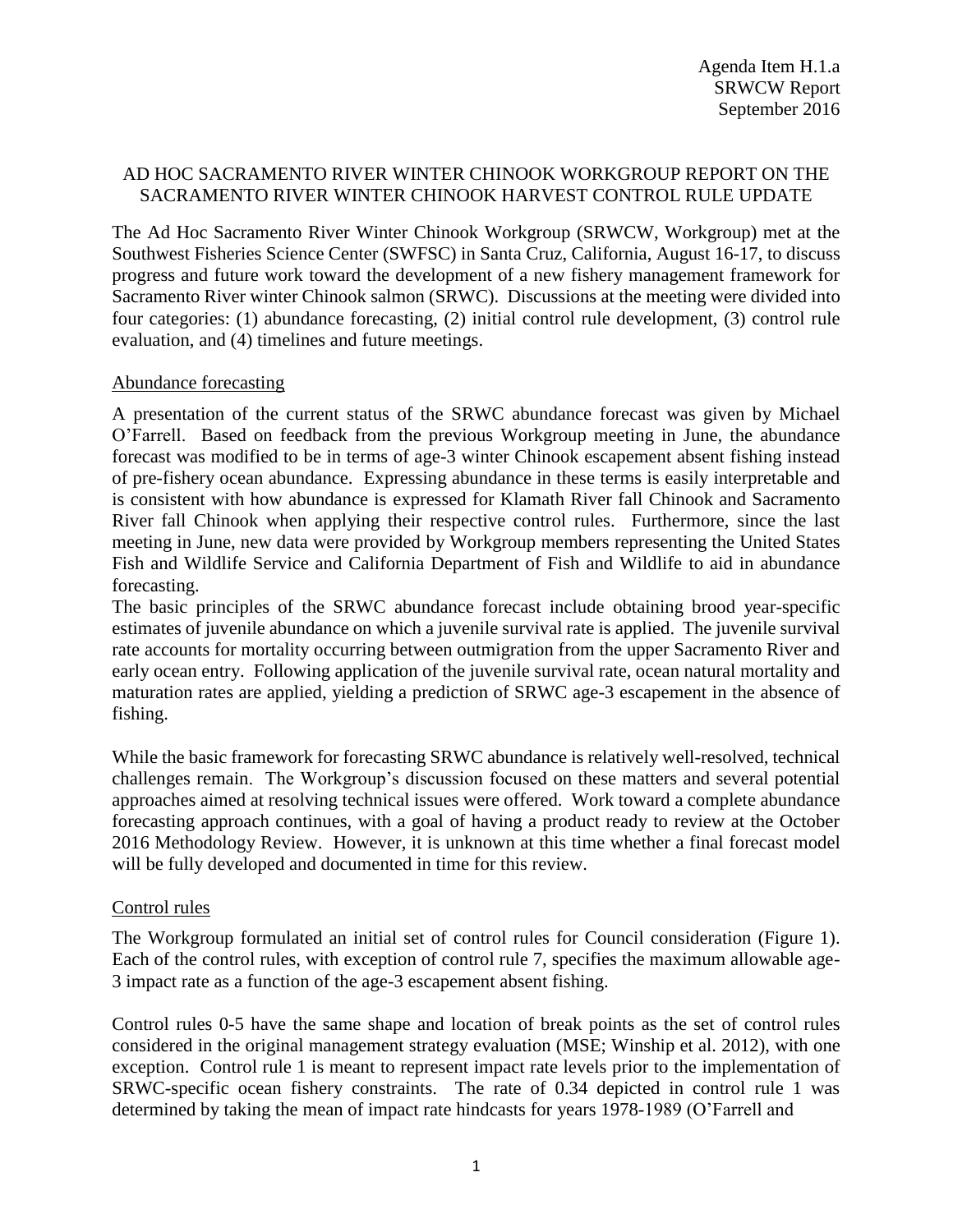Satterthwaite 2015). Prior to the hindcasting analysis, historical SRWC impact rates were assumed to average 0.25, which was based on preliminary work available at the time.

Control rules 6 and 7 have the same shape as the current control rule, but control rule 7 specifies the impact rate as a function of the three-year geometric mean of escapement to exactly match the current management framework. Control rule 8 was developed by the Workgroup and is similar in form as control rules 6 and 7, except that between age-3 escapement absent fishing levels of zero and 500 fish, the allowable impact rate is 0.10.

### Management strategy evaluation

A MSE approach will be used to evaluate the suite of alternative control rules with regard to conservation benefits and fishery costs. The MSE will be based on the existing model used for the initial evaluation (Winship et al. 2012) with some modification to account for the new abundance forecasting approach. The MSE is not currently ready to evaluate alternative control rules. Work on the MSE will begin once development of the abundance forecasting procedure is complete.

#### Summary

Given the level of progress to date, the Workgroup does not believe that it will be feasible to implement a new SRWC control rule in time for 2017 ocean fishery management. As a result, the existing control rule would be used in 2017 to set an upper limit to the allowable age-3 impact rate.

A preliminary 2016 SRWC escapement estimate is not yet available, but current information suggests that escapement could fall within a range of 600 to 800 spawners. Based on estimated escapement in 2014 and 2015, and the early indicators of 2016 escapement, the maximum allowable impact rate under the current control rule will likely be between 0.13 and 0.15. During the 2017 preseason management process, the Council will have access to the same qualitative indicators of SRWC year class strength that were considered the last two years, including estimates of juvenile production for recent brood years and recent egg-to-fry survival rates. If the Workgroup is able to develop additional indicators regarding the status of SRWC broods that will be contacted by 2017 fisheries, this information would be shared with the Council as well.

### References

O'Farrell, M.R., and Satterthwaite, W.H. 2015. Inferred historical fishing mortality rates for an endangered population of Chinook salmon (*Oncorhynchus tshawytscha*). Fishery Bulletin 113:341-351.

Winship, A.J., O'Farrell, M.R., and Mohr, M.S. 2012. Management strategy evaluation for Sacramento River winter Chinook salmon. Report to the NMFS Southwest Region. Available at: http://www.pcouncil.org/wp-content/uploads/SRWC\_MSE\_2012\_02\_28.pdf

PFMC 08/23/16